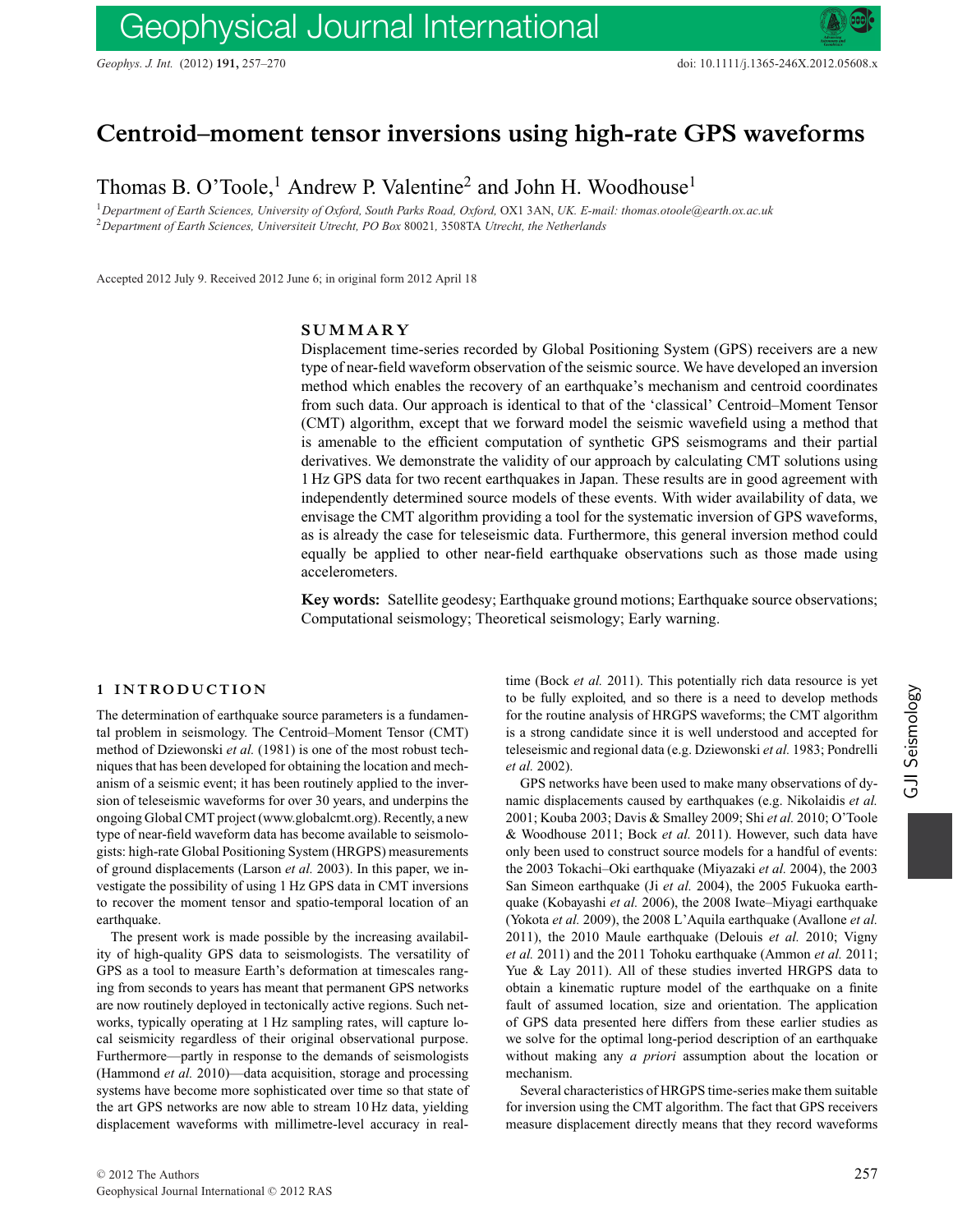that are inherently rich in long-period information. Indeed since GPS receivers capture the permanent 'static' displacement caused by an earthquake, they are actually sensitive to frequencies down to 0 Hz. Furthermore, Bock *et al.* (2004) showed that GPS receivers can detect arbitrarily large ground displacements without clipping. As a consequence GPS receivers are, in effect, long-period–strongmotion displacement seismometers. Since the CMT method requires long-period, long-wavelength data to justify its parameterization of an earthquake as a point source, HRGPS data should be well suited to an inversion within the CMT framework. Of course, when compared to teleseismic observations, finite fault effects will be more significant in the near-field. However for the earthquakes examined in this report, we find that rupture complexity does not preclude the stable recovery of a CMT solution from low-pass filtered HRGPS waveforms.

Ultimately, we would like to improve our sampling of the seismic displacement field in both space and frequency through simultaneous inversion of seismic and geodetic earthquake observations (e.g. Lay 2011). The CMT inversion formulation is well suited to a straightforward implementation of joint inversions, and so a first step towards this aim is to carry out inversions of HRGPS waveforms alone. Furthermore, since the CMT approach is general it may also be applied to other near-field seismic observations, provided that instruments remain on-scale during an earthquake and are sensitive to long-period ground motions. The use of these new and independent types of data within the CMT inversion framework may be of great value in quantifying and reducing uncertainties in earthquake source parameters determined using long-period teleseismic data.

We follow the approach of Dziewonski *et al.* (1981) to retrieve the six independent components of the moment tensor plus the spatiotemporal position of the earthquake's centroid from HRGPS data. Starting at a reference source time and location—the hypocentre obtained from *P*-wave arrival times, for example—we invert for an initial moment tensor. Subsequently, we solve iteratively for the correction to this original source mechanism, location and origin time which minimizes the least-squares misfit between HRGPS data and corresponding synthetics. At each iteration, the value of the perturbation is evaluated using so-called 'kernel functions': partial derivatives of the synthetic waveforms with respect to the 10 source parameters.

In this paper, we extend the work of O'Toole & Woodhouse (2011) to compute accurate derivative kernels for synthetic GPS seismograms, allowing us to invert HRGPS data for an earthquake's CMT solution. To validate our approach, we perform test inversions of synthetic 1 Hz GPS data sets. Using this new method, we obtain CMT solutions for two moderate sized earthquakes that were well observed by GPS instruments in Japan.

# 2 THEORY: CMT INVERSIONS

For completeness, we begin by briefly summarizing the CMT algorithm; for a detailed description of the method as originally conceived for long-period teleseismic waveform data, see Dziewonski *et al.* (1981), Dziewonski & Woodhouse (1983a) and Dziewonski & Woodhouse (1983b). In the following, we use the word 'seismogram' generally to describe any functional of the seismic source for which observations and forward modelling methods exist since any such data could, in principle, be used in inversions for earthquake source parameters; in the present context a seismogram is a high-rate GPS waveform.

# **2.1 Linear inversion: the moment tensor at an assumed centroid location**

An indigenous source such as an earthquake is required to exert no net force or torque on the Earth. Supposing that the location of a seismic event is known in time *t* and space **x**, we can completely specify the source, **f**, in terms of the six independent elements of a symmetric moment tensor **M** (e.g Dziewonski & Woodhouse 1983b)

$$
\mathbf{f} = \left(M_{rr}, M_{\theta\theta}, M_{\phi\phi}, M_{r\theta}, M_{r\phi}, M_{\theta\phi}\right)^{\mathrm{T}}.
$$
 (1)

The forward problem for the predicted waveforms arising from such a source located at **xs** can be written (Gilbert & Dziewonski 1975)

$$
u_k(\mathbf{x}, t) = \sum_{i=1}^6 \psi_{ki}(\mathbf{x}, \mathbf{x}_s, t) f_i.
$$
 (2)

The *k*th seismogram in the data set,  $u_k$ , is given by a linear combination of the so-called excitation kernels,  $\psi_{ki}$ , weighted by the source vector. These kernel functions, the partial derivatives of the seismogram with respect to the components of **f**, represent the response excited by unit sources corresponding to each independent component of the moment tensor, and so also depend on the assumed earth model.

Our problem is then to estimate **f**, given a set of observed seismograms **d**. From (2), we must solve a linear inverse problem of the form

$$
Af = d,\t\t(3)
$$

where **A** is a matrix of excitation kernels calculated for all the seismograms contained in the data vector. Generally we have many more data than the six unknown components of **f**, so we seek the source that minimizes the least-squares misfit, *m*2, between data and the corresponding synthetic seismograms **s**

$$
m^2 = \frac{(\mathbf{d} - \mathbf{s})^{\mathrm{T}}(\mathbf{d} - \mathbf{s})}{\mathbf{d}^{\mathrm{T}}\mathbf{d}},
$$
(4)

which can be shown (see, e.g. Menke 1989) to lead to the solution

$$
\mathbf{f} = (\mathbf{A}^{\mathrm{T}} \mathbf{A})^{-1} \mathbf{A}^{\mathrm{T}} \mathbf{d}.
$$
 (5)

Given some estimate of the source location—for example, the hypocentre as determined from *P*-wave arrival times—we can use this linear inversion scheme to obtain the moment tensor. Within the limitations of this source representation, the solution is exact, and convergence is reached after a single iteration.

#### **2.2 Non-linear inversion: retrieval of all 10 source parameters from waveform data**

Since the source location assumed in Section 2.1 may not correspond to the position of the earthquake's centroid, we should actually determine the location of the earthquake in space and time in addition to the moment tensor, which requires the solution of a non-linear inverse problem. In this case, the source vector **f** has 10 components

$$
\mathbf{f} = \left(M_{rr}, M_{\theta\theta}, M_{\phi\phi}, M_{r\theta}, M_{r\phi}, M_{\theta\phi}, \theta_c, \phi_c, z_c, t_c\right)^{\mathrm{T}}, \tag{6}
$$

where the centroid latitude, longitude and depth are given by  $(\theta_c,$  $\phi_c$ ,  $z_c$ ) and  $t_c$  is the centroid time. Since non-linearity is weak, we can linearize the problem and perform an iterative least-squares inversion for the best-fitting point source via

$$
\mathbf{f}_{i+1} = \mathbf{f}_i + \left(\mathbf{A}_i^{\mathrm{T}} \mathbf{A}_i\right)^{-1} \mathbf{A}_i^{\mathrm{T}} \left(\mathbf{d} - \mathbf{s}_i\right),\tag{7}
$$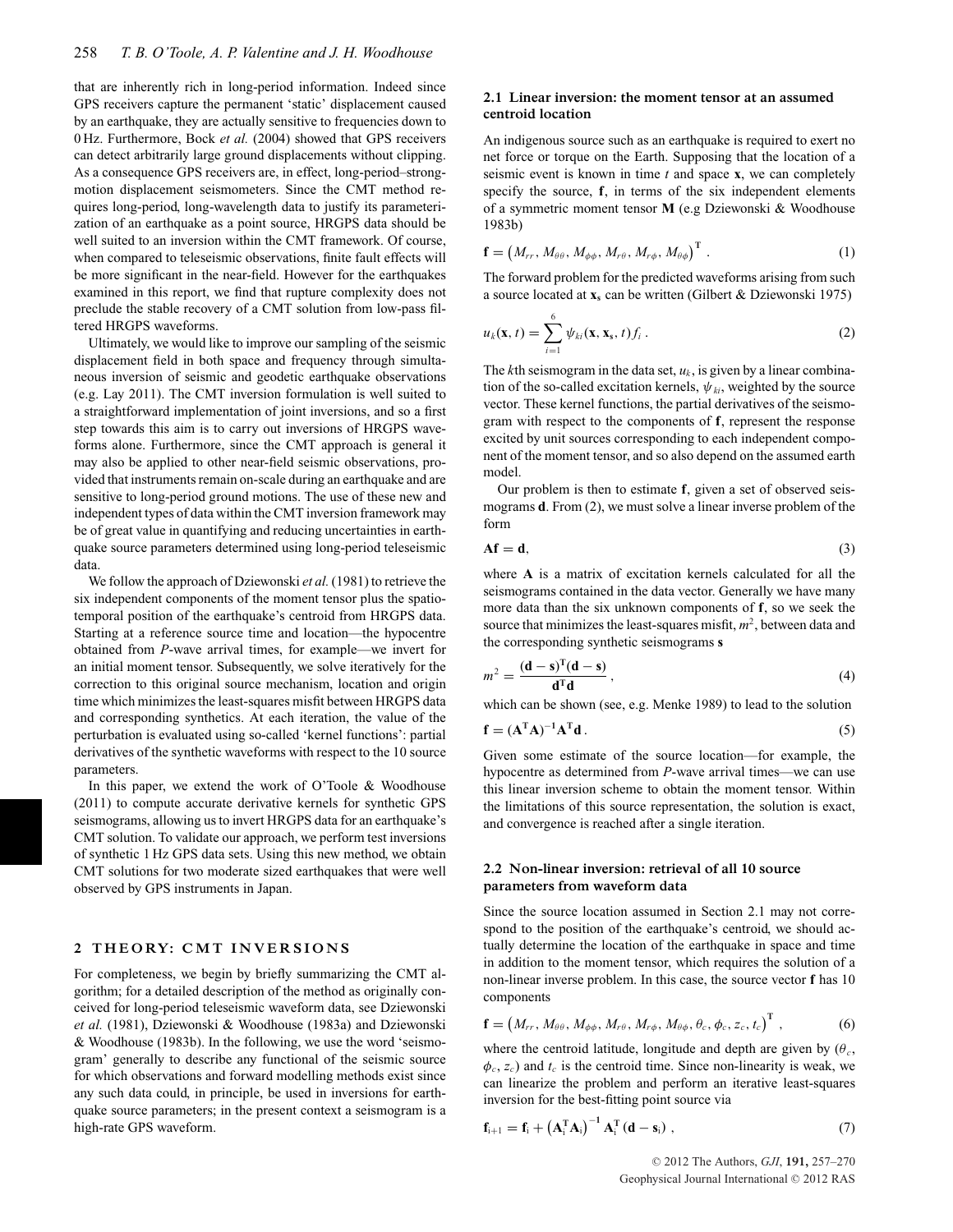

**Figure 1.** An example set of GPS excitation kernels computed for a station located at a distance of 39.6 km and azimuth 118.2◦ for an earthquake with a depth of 35 km. These six traces represent the ground motion excited by unit sources corresponding to each individual component of the moment tensor. The synthetic seismogram for a particular component of ground motion is then a linear combination of the six traces, weighted by the moment tensor. The CMT algorithm allows us to determine the optimum moment tensor by minimizing the difference between HRGPS data and synthetics. The earth model used in this calculation is given in Table 1. The vertical scale is common to all the seismograms.

where **A** now includes the location kernels  $\partial_{\theta_k} u_k$ ,  $\partial_{\phi_k} u_k$ ,  $\partial_{z_k} u_k$  and  $\partial_t u_k$ , and the subscript i is included to emphasize the quantities which depend on **f** and must be recalculated at each iteration. The starting source,  $f_0$ , is typically the result of the linear inversion described in Section 2.1.

# **2.3 Calculation of synthetic seismograms and their partial derivatives**

The calculation of excitation and location kernels appropriate to a particular type of data is a prerequisite for applying the foregoing theory to the inversion of those data. The CMT algorithm uses normal mode summation to compute long-period teleseismic waveform synthetics and their partial derivatives. While we could also use normal mode summation to compute synthetic GPS waveforms, it is unlikely to be the best choice for the application presented here. Apart from the well-known problem of computing mode catalogues at frequencies higher than about 100 mHz (e.g. Yang *et al.* 2010) the construction of whole earth eigenfunctions is computationally expensive for near-field data. Furthermore, we would like to compute kernels using the local crustal model at the centroid location; to use mode summation for the same calculation would require the recalculation of mode catalogues every time we encountered a new crustal structure.

Instead, we follow O'Toole & Woodhouse (2011) and compute accurate GPS waveforms for a plane layered elastic medium using the minor vector theory of Woodhouse (1980). This approach

Table 1. Crustal model used for the computations shown in Figs. 1 and 2, and in the inversion of GPS waveforms for the 2005 Fukuoka earthquake described in Section 4.1. This earth model was used by Kobayashi *et al.* (2006) in their finite fault inversions of HRGPS data for this event.

| Thickness<br>(km) | $v_p$<br>$(km s^{-1})$ | $v_{s}$<br>$(km s^{-1})$ | ρ<br>$(\text{kg m}^{-3})$ |
|-------------------|------------------------|--------------------------|---------------------------|
| 0.10              | 3.20                   | 2.00                     | 2.10                      |
| 1.90              | 5.15                   | 2.85                     | 2.50                      |
| 3.00              | 5.50                   | 3.20                     | 2.60                      |
| 13.00             | 6.00                   | 3.46                     | 2.70                      |
| 14.00             | 6.70                   | 3.87                     | 2.80                      |
| $\infty$          | 7.70                   | 4.30                     | 3.30                      |

ensures numerical stability at all frequencies, including 0 Hz, as is required if we wish to recover the static displacement as part of the synthetic time-series. Furthermore, the method can be straightforwardly adapted to enable the efficient computation of excitation and location kernels appropriate to GPS data, as shown in the Appendix.

The excitation kernels, being the partial derivatives of a synthetic seismogram with respect to the elements of the moment tensor, are simply the displacements arising from six elementary sources corresponding to each component of the moment tensor. Fig. 1 shows an example set of excitation kernels computed for a GPS receiver at a distance of 39.6 km and azimuth of 118.2◦for a source with a depth of 35 km. The earth model used in the computation of these kernels is given in Table 1. The relatively small amplitudes of the  $M_{rr}$ ,  $M_{\theta\theta}$  and  $M_{\phi\phi}$  kernels indicate that this location is not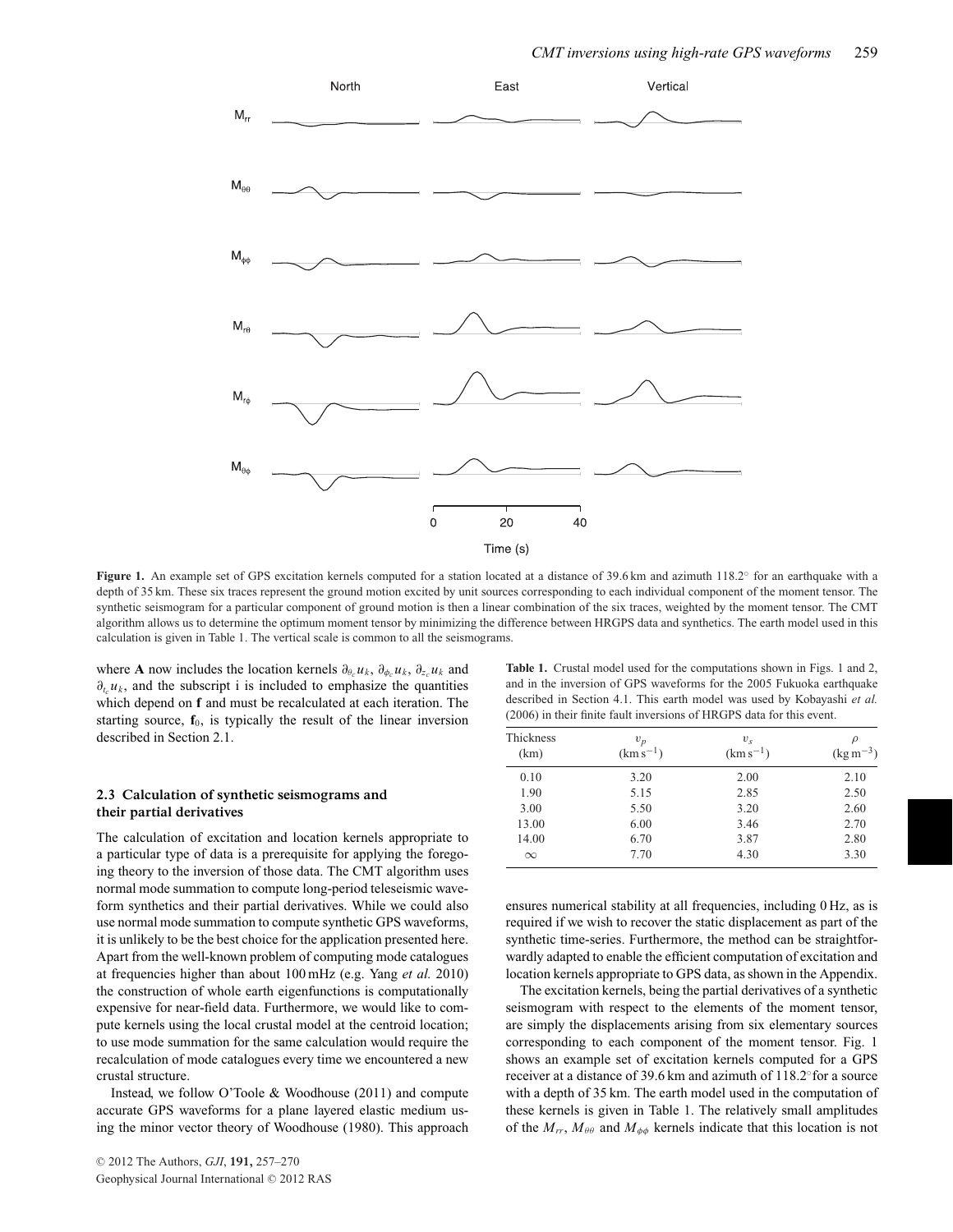

**Figure 2.** An example set of GPS location kernels computed for the same station and earth model as in Fig. 1, scaled to represent the change in seismogram caused by a 10 km shift of the source in each spatial coordinate and a 2 s perturbation of the origin time. The diversity of waveforms suggest that this location is sensitive to changes in the centroid's position in space and time. These kernels also depend on the moment tensor, which is given in Table 2 ('Iteration 0' column); synthetic HRGPS data corresponding to this source are also shown for comparison purposes. All traces are plotted using the same vertical scale, indicated by the scale bar.

very sensitive to explosive sources. Furthermore, it is clear that these moment tensor components do not generate significant static displacements, and so if any coseismic offset were observed at this station it would require the excitation of the off-diagonal elements of the moment tensor.

Example location kernels are shown in Fig. 2; these were calculated using the same crustal model and source–receiver geometry as in Fig. 1. These kernels are scaled so that the  $\partial_{\theta_c} u_k$ ,  $\partial_{\phi_c} u_k$  and  $\partial_{z}u_k$  kernels represent the change in the seismogram with respect to a 10 km perturbation in each hypocentral coordinate; similarly the time kernel,  $\partial_t u_k$ , corresponds to a 2 s shift in origin time. Here, the variety of waveforms suggests that high-rate GPS data should allow us to resolve the location of the centroid in space and time, as we require. The shape of these kernels depends on the moment tensor, which is given in Table 2 ('Iteration 0' column); the synthetic HRGPS time-series corresponding to this source and station are also shown in Fig. 2 for comparison to the location kernels.

**Table 2.** The results of a numerical test of the CMT method using synthetic GPS waveforms. Synthetic data were computed for a strike-slip earthquake superimposed on an explosion ('Input' column); the initial location is 15 km away from the actual centroid. The CMT algorithm converges to the true source parameters after five iterations of the non-linear inversion scheme described in Section 2.2. The origin time is expressed relative to some reference value such as the hypocentral time determined from body wave arrivals; here the centroid of moment release occurred two seconds after this time. The moment tensors are given in units of  $10^{19}$  Nm.

|                     | Iteration          |                    |                   |                   |                   |                    |                    |  |  |
|---------------------|--------------------|--------------------|-------------------|-------------------|-------------------|--------------------|--------------------|--|--|
|                     | Input              | $\mathbf{0}$       | 1                 | $\overline{2}$    | 3                 | $\overline{4}$     | 5                  |  |  |
| Location:           |                    |                    |                   |                   |                   |                    |                    |  |  |
| origin time $(s)$   | 2.00               | 0.00               | 1.80              | 2.45              | 1.88              | 2.01               | 1.99               |  |  |
| latitude            | $34.00^\circ$ N    | $33.90^{\circ}$ N  | $33.90^\circ$ N   | $34.02^{\circ}$ N | $33.99^\circ$ N   | $34.00^{\circ}$ N  | $34.00^{\circ}$ N  |  |  |
| longitude           | $130.00^{\circ}$ E | $130.10^{\circ}$ E | $130.07^{\circ}E$ | 129.98°E          | $130.01^{\circ}E$ | $130.00^{\circ}$ E | $130.00^{\circ}$ E |  |  |
| depth(km)           | 35.00              | 30.00              | 31.76             | 32.05             | 35.86             | 34.99              | 35.00              |  |  |
| Moment tensor:      |                    |                    |                   |                   |                   |                    |                    |  |  |
| $M_{rr}$            | 1.0000             | 0.3406             | 0.4638            | 0.5376            | 1.0565            | 0.9938             | 1.0000             |  |  |
| $M_{\theta\theta}$  | 1.0000             | 0.7798             | 0.8958            | 0.8990            | 1.0398            | 0.9991             | 0.9999             |  |  |
| $M_{\phi\phi}$      | 1.0000             | 0.6349             | 0.7844            | 0.9232            | 1.0310            | 0.9994             | 1.0001             |  |  |
| $M_{r\theta}$       | 0.0000             | 0.0005             | $-0.0281$         | 0.0040            | 0.0143            | 0.0013             | 0.0000             |  |  |
| $M_{r\phi}$         | 0.0000             | 0.1610             | 0.1638            | 0.1457            | 0.0102            | 0.0006             | 0.0000             |  |  |
| $M_{\theta\phi}$    | 1.0000             | 0.1430             | 0.1736            | 0.5333            | 0.9308            | 0.9983             | 1.0000             |  |  |
| <b>Relative RMS</b> |                    | 0.6023             | 0.4336            | 0.1463            | 0.0105            | 0.0000             | 0.0000             |  |  |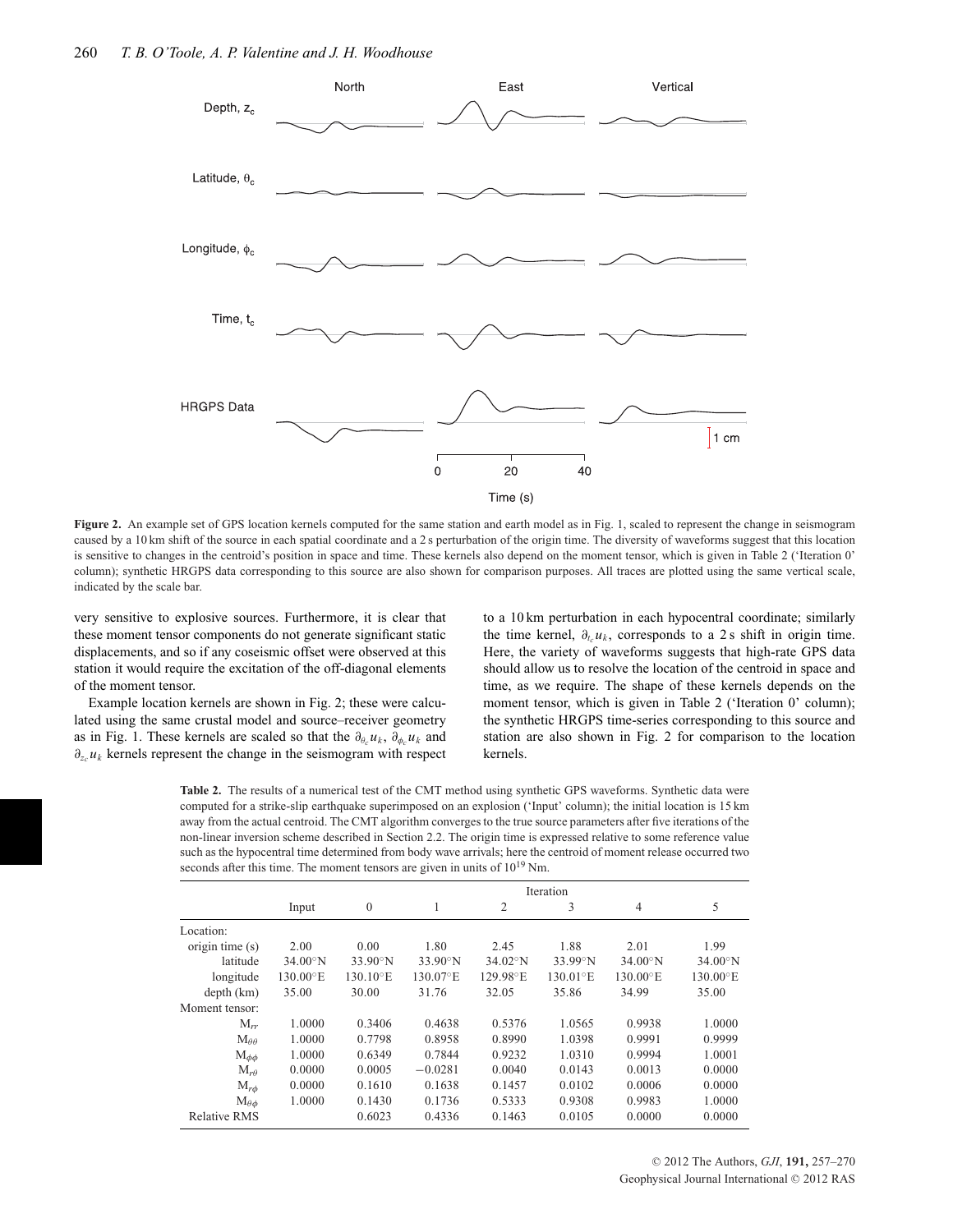# **3 A TEST OF THE CMT METHOD USING SYNTHETIC GPS WAVEFORMS**

To validate our implementation of GPS data in the CMT algorithm, we performed an inversion of a synthetic 1 Hz GPS waveform data set. We computed three component GPS seismograms for the point source given in Table 2 ('Input' column), which represents the superposition of a strike-slip earthquake with an explosion. Synthetics were calculated using an appropriate local crustal model as described in Table 1. For this experiment, we used a realistic distribution of stations, shown in Fig. 3, which corresponds to GPS receivers that observed the 2005 Fukuoka earthquake; we invert the actual GPS data for this earthquake in Section 4.1. Since we are interested in characterizing seismic sources at low frequencies, we



**Figure 3.** A realistic distribution of GPS receivers (black triangles) used in the inversions of synthetic GPS data shown in Tables 2 and 3. Here, the initial source location (blue star) is 15 km away from the true source (red star). This station distribution corresponds to that of the 2005 Fukuoka earthquake; we present an analysis of the actual HRGPS data for this earthquake in Section 4.1.

applied a cosine low-pass filter with corner frequencies at 0.05 and 0.2 Hz to the synthetic data set and derivative kernels. The starting coordinates for the inversion are 15 km away from those of the true source, and the initial origin time is 2 s earlier than the correct value. We inverted this data set using the method set out in Section 2.2; ideally we should recover the source parameters used to calculate the synthetic data.

Table 2 shows the results of this synthetic test at each inversion iteration. The initial mislocation of the source means that the zeroth iteration produces a moment tensor that is far removed from the actual solution. Subsequently, the centroid moves towards its true position, resulting in incremental improvements in the values of the moment tensor. There is some trade-off between the origin time and depth, hence these parameters overshoot their true values during the second and third iterations, respectively. We recover the correct source parameters after five iterations of the inversion algorithm; this number is broadly comparable to our experience with inversions of teleseismic data. The success of this experiment demonstrates that our implementation of GPS data into the CMT algorithm is sound as it gives self-consistent results.

Since GPS measurement errors are typically largest in the vertical coordinate, in reality we may wish to ignore these data and invert just the horizontal component waveforms. To simulate one such situation, we performed a second synthetic inversion using horizontal displacements only. The setup of this experiment is much the same as before, except that synthetic HRGPS waveforms were computed for a  $M_w$  6.6 earthquake occurring on a fault with strike 30<sup>°</sup>, dip 80◦ and rake 20◦. In CMT inversions of real earthquake data it is generally assumed that there is no volume change associated with the seismic event, and so we also impose the additional constraint that the trace of the moment tensor is zero in this synthetic test. The results of this experiment are shown in Table 3, and indicate that the inversion algorithm performs well even in the absence of any vertical displacement data being available.

The 'radius of convergence' of the algorithm depends on the local form of the misfit function; in other synthetic experiments carried out under ideal conditions we were able to recover the true source parameters even when the initial location was in error by as much as 70 km and 25 s. In fact, for both of the earthquakes we examine later

Table 3. As for Table 2 except that the synthetic HRGPS data set was calculated for a *M<sub>w</sub>* 6.6 earthquake occurring on a fault with strike 30°, dip 80° and rake 20◦, and only horizontal component waveforms were used in the inversion. We also impose the constraint that the trace of the moment tensor is zero, i.e.  $M_{rr} + M_{\theta\theta} + M_{\phi\phi} = 0$ . The beachballs output after each inversion iteration are also shown, and suggest that an error in the source location introduces a spurious non-double-couple component into the solution.

|                     |                 |                    |                 |                | Iteration       |                |                    |                    |
|---------------------|-----------------|--------------------|-----------------|----------------|-----------------|----------------|--------------------|--------------------|
|                     | Input           | $\boldsymbol{0}$   | 1               | $\overline{2}$ | 3               | $\overline{4}$ | 5                  | 6                  |
| Location:           |                 |                    |                 |                |                 |                |                    |                    |
| origin time $(s)$   | 2.00            | 0.00               | 1.35            | 3.04           | 3.41            | 2.06           | 2.00               | 2.00               |
| latitude            | $34.00^\circ$ N | $33.90^\circ$ N    | $33.84^\circ$ N | 33.87°N        | $33.95^\circ$ N | 33.99°N        | $34.00^\circ$ N    | $34.00^\circ$ N    |
| longitude           | 130.00°E        | $130.10^{\circ}$ E | 130.14°E        | 130.09°E       | 129.95°E        | 130.00°E       | $130.00^{\circ}$ E | $130.00^{\circ}$ E |
| depth(km)           | 35.00           | 30.00              | 38.64           | 37.41          | 35.35           | 35.09          | 35.03              | 35.01              |
| Moment tensor:      |                 |                    |                 |                |                 |                |                    |                    |
| $M_{rr}$            | 0.1170          | $-0.0389$          | $-0.0693$       | $-0.0357$      | 0.1369          | 0.1322         | 0.1174             | 0.1171             |
| $M_{\theta\theta}$  | $-0.8310$       | $-0.2069$          | $-0.3207$       | $-0.3242$      | $-0.5655$       | $-0.7777$      | $-0.8310$          | $-0.8311$          |
| $M_{\phi\phi}$      | 0.7140          | 0.2458             | 0.3900          | 0.3599         | 0.4286          | 0.6455         | 0.7136             | 0.7140             |
| $M_{r\theta}$       | 0.0194          | $-0.0926$          | $-0.0937$       | $-0.1602$      | $-0.1750$       | $-0.0178$      | 0.0197             | 0.0194             |
| $M_{r\phi}$         | 0.3600          | 0.0578             | 0.0455          | 0.0621         | 0.1848          | 0.2719         | 0.3581             | 0.3600             |
| $M_{\theta\phi}$    | $-0.5130$       | $-0.0616$          | $-0.0807$       | $-0.1073$      | $-0.4616$       | $-0.4206$      | $-0.5131$          | $-0.5129$          |
| <b>Relative RMS</b> |                 | 0.7421             | 0.6625          | 0.3941         | 0.2168          | 0.0112         | 0.0000             | 0.0000             |
|                     |                 |                    |                 |                |                 |                |                    |                    |
|                     |                 |                    |                 |                |                 |                |                    |                    |

© 2012 The Authors, *GJI*, **191**, 257–270 Geophysical Journal International © 2012 RAS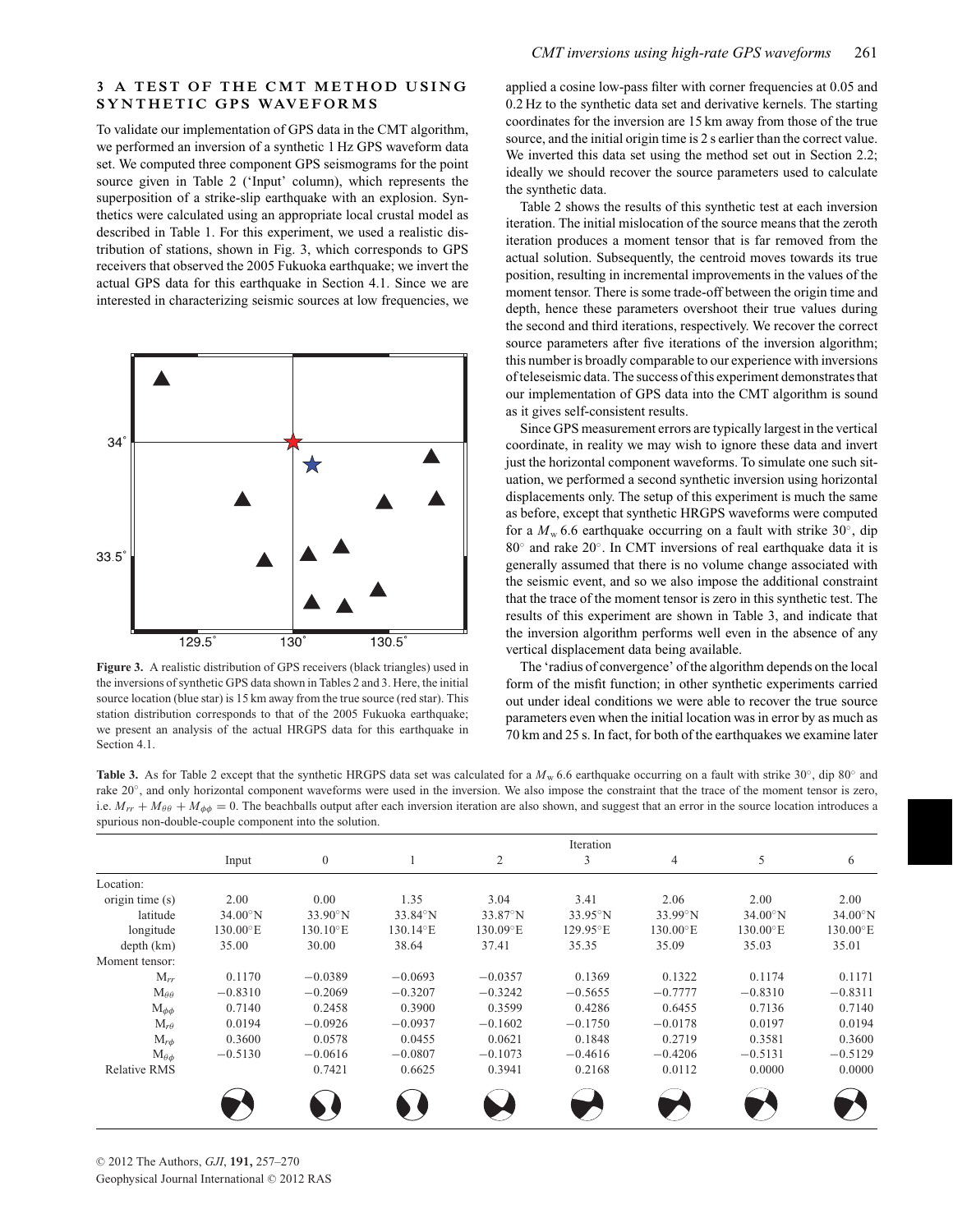

**Figure 4.** The distribution of GEONET GPS receivers (black triangles) used in our inversion of GPS waveforms from the 2005  $M<sub>w</sub>$  6.6 Fukuoka earthquake. Our CMT solution is shown by the red beachball. The red star denotes the PDE catalogue hypocentre, which we use as the starting location for our inversion. For comparison, the Global CMT solution (black beachball) is also shown. The rectangle denotes the near-vertical fault plane assumed by Kobayashi *et al.* (2006); the top edge of their fault is indicated by the bold line. The centroid inferred from their inversion of three component data from the same 11 GPS stations is shown by the green circle. Our CMT solution is essentially colocated with the centroid of Kobayashi *et al.* (2006), and our best double-couple mechanism also compares favourably with the orientation of their fault plane (see Table 5). Data from station 1062 (red triangle) were not used in either inversion.

in this study, the USGS Preliminary Determination of Epicenters (PDE) hypocentre, which we assume for the zeroth iteration, is close enough to the centroid for our inversions of GPS data to converge.

Non-linearities encountered when a station lies in-between the inversion's starting location and the true centroid position may cause the inversion to become unstable. In practice this problem can be avoided by ignoring all stations within a certain distance of the initial epicentre. This approach obviously decreases the quantity of data available for inversion, however the loss of data is acceptable since it actually helps reduce the risk of the data set being contaminated by finite source effects. For the earthquakes we examine in Section 4 both of which have  $M_{\rm w}$  < 7.0—we find a threshold distance of 25 km is enough to prevent instabilities and finite source effects hampering the inversion.

# **4 CMT INVERSIONS USING HRGPS WAV E F O RM S**

As a proof of concept, we now attempt to perform CMT inversions using real 1 Hz GPS data obtained by Japan's GEONET for two recent events: the 2005  $M_{\rm w}$  6.6 Fukuoka earthquake, and the 2008  $M_{\rm w}$  6.9 Iwate–Miyagi earthquake. Rupture histories for these events have already been determined using these GPS waveforms by Kobayashi *et al.* (2006) and Yokota *et al.* (2009), respectively; interested readers should refer to these papers for details of the GPS processing methodologies employed. The performance of our inversion scheme can be assessed by comparing our CMT solutions to the first-order features of the finite fault slip models determined in these earlier studies, although one should bear in mind the differences in the inversion approaches which will be reflected in the results.

#### **4.1 The 2005** *M***<sup>w</sup> 6.6 Fukuoka, Japan earthquake**

Fig. 4 shows the distribution of GEONET stations (triangles) that recorded 1 Hz GPS displacement waveforms for the 2005 March 20, *M*<sup>w</sup> 6.6 Fukuoka earthquake. Kobayashi *et al.* (2006) inverted these data to infer the source process of this event, assuming that the earthquake occurred on a near-vertical fault (Fig. 4, rectangle), with a left-lateral strike-slip mechanism. They recovered a simple rupture history characterized by a single slip patch. Consequently, this event provides a good test of the CMT method applied to GPS data since we should recover a centroid location and mechanism close to that obtained by Kobayashi *et al.* (2006).

Apart from the obvious difference between our source parameterization and that employed by Kobayashi *et al.* (2006), we aim to emulate their inversion as closely as possible; we use their crustal structure, shown in Table 1, and extract identical minute-long windows from each displacement seismogram. One important difference is that we invert horizontal displacements only, as the vertical channels appear to be dominated by noise. Also, to mitigate against finite source effects contaminating the data set, we omit station 1062 (Fig. 4, red triangle) from our inversion as it lies within 25 km of the PDE hypocentre. Kobayashi *et al.* (2006) present an inversion that also ignores this station; in the following, any comparisons that we make relate to this particular solution.

As with our synthetic test, we apply a cosine low-pass filter to the data and synthetics, with corner frequencies at 0.05 and 0.2 Hz. Following the Global CMT algorithm, we constrain the trace of the moment tensor to be zero (i.e.  $M_{rr} + M_{\theta\theta} + M_{\phi\phi} = 0$ ), so that there is no explosive component to the source. We take the starting location for the inversion from the PDE catalogue (Fig. 4, red star).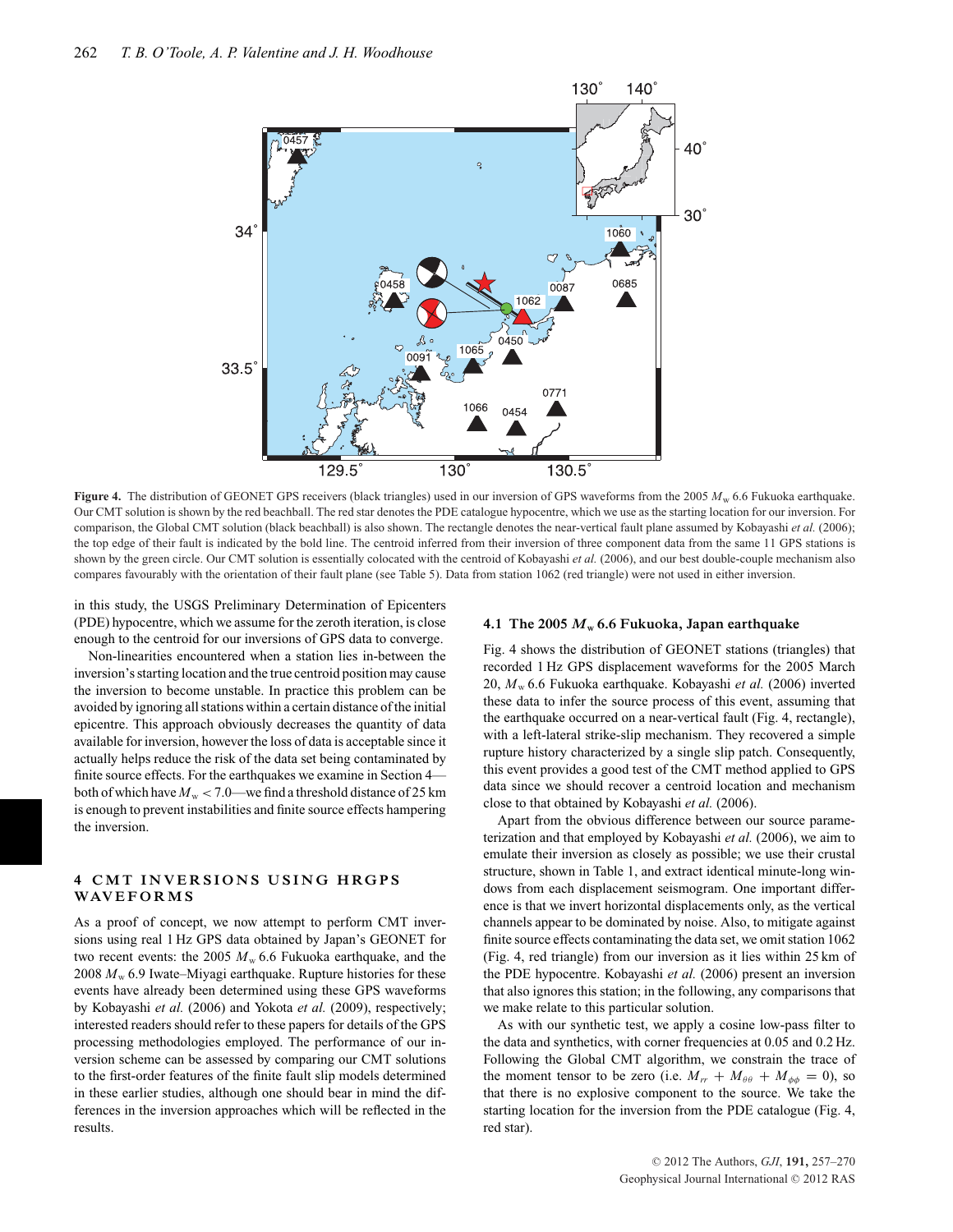**Table 4.** The results of our CMT inversion of GPS waveforms recorded for the 2005  $M_w$  6.6 Fukuoka earthquake. The moment tensor is given in units of  $10^{19}$  Nm.

|                     | Initial           | Final             |
|---------------------|-------------------|-------------------|
| Location:           |                   |                   |
| origin time (UT)    | 01:53:41.80       | 01:53:48.04       |
| latitude            | $33.81^{\circ}N$  | $33.71^{\circ}N$  |
| longitude           | $130.13^{\circ}E$ | $130.21^{\circ}E$ |
| depth(km)           | 10.00             | 6.82              |
| Moment tensor:      |                   |                   |
| $M_{rr}$            |                   | 0.1365            |
| $M_{\theta\theta}$  |                   | 0.4420            |
| $M_{\phi\phi}$      |                   | $-0.5785$         |
| $M_{r\theta}$       |                   | 0.0161            |
| $M_{r\phi}$         |                   | 0.0151            |
| $M_{\theta\phi}$    |                   | 0.2097            |
| <b>Relative RMS</b> |                   | 0.0895            |

The result of our CMT inversion is given in Table 4, and shown as the red beachball in Fig. 4. Our moment tensor resembles the Global CMT mechanism (Fig. 4, black beachball), and is positioned about 7 km east of the catalogue solution, which is reasonable given the expected errors in Global CMT locations that arise from unmodelled 3-D earth structure (e.g. Valentine & Woodhouse 2010). Our centroid, located at 130.21◦ E, 33.71◦ N with depth 6.82 km, is consistent with the slip patch obtained by Kobayashi *et al.* (2006) from the same HRGPS data, which has approximate centroid coordinates of 130.23◦ E, 33.72◦ N and a depth of 6 km (Fig. 4, green circle). Since Kobayashi *et al.* (2006) assumed that the earthquake occurred purely as slip on a plane, it is instructive to compare our best doublecouple solution to the orientation of their assumed fault. As Table 5 shows, our best double-couple solution corresponds to a fault mechanism that is almost identical to the one adopted by Kobayashi *et al.* (2006), and also compares favourably to the Global CMT best double-couple solution. Thus the mechanism and location that we recover appear to be consistent with those previously determined for this earthquake.

The non-double-couple component of a moment tensor can be expressed by the parameter  $\epsilon = \lambda_{\min}/\lambda_{\max}$  where  $\lambda_{\min}$  and  $\lambda_{\max}$  are respectively the smallest and largest absolute values of the moment tensor's eigenvalues, with  $\epsilon = 0$  corresponding to a pure doublecouple. Values of  $\epsilon$  for each solution are also given in Table 5. These  $\epsilon$  values indicate that the Global CMT solution is almost pure double-couple whereas our CMT solution from HRGPS waveforms has a significant non-double-couple component, as is also apparent from a visual comparison of the beachballs plotted in Fig. 4. This

**Table 5.** A comparison of double-couple mechanisms for the 2005  $M_{\text{w}}$  6.6 Fukuoka earthquake. Our solution is very similar to the fault plane assumed in the finite fault inversion of Kobayashi *et al.* (2006) and the best double-couple mechanism from the Global CMT catalogue. The parameter  $\epsilon$ , defined in Section 4.1, describes the deviation of the solution from a pure double-couple, which has  $\epsilon = 0$ .

|                                                          |  | $(°)$ $(°)$ $(°)$ $(\times 10^{19} \text{ Nm})$ |      | Strike Dip Rake Moment $\epsilon$ Best Double- |
|----------------------------------------------------------|--|-------------------------------------------------|------|------------------------------------------------|
|                                                          |  |                                                 |      | Couple                                         |
|                                                          |  | This study 124 87 +2 0.55 0.22 $\bigodot$       |      |                                                |
| Kobayashi et al. (2006) 123 88 $-1$ 0.88                 |  |                                                 |      | $_{0.00}$ $\bullet$                            |
| Global CMT catalogue $302 \quad 88 \quad -14 \quad 0.92$ |  |                                                 | 0.02 |                                                |

difference likely arises due to unmodelled complexities in source and structure, which will more strongly affect the near-field data. Regardless of the similarity of our result to earlier solutions, the excellent agreement between the observed GPS waveforms and those calculated for our final source, as shown in Fig. 5, suggests that it is possible to recover a reliable CMT solution from GPS waveform data.

#### **4.2 2008** *M***<sup>w</sup> 6.9 Iwate–Miyagi, Japan earthquake**

To further validate the CMT method as applied to HRGPS data, we inverted a second set of 1 Hz GPS waveforms that were obtained for the 2008 June 13  $M_{\rm w}$  6.9 Iwate–Miyagi earthquake. Fig. 6 shows the distribution of GEONET GPS receivers (triangles) that recorded this event. Yokota *et al.* (2009) inverted these data to infer the source process of this event, assuming a westward dipping thrust fault (Fig. 6, rectangle); they found that the rupture was best described by a single main slip patch with approximate centroid coordinates 140.88◦ E, 38.96◦ N and a depth of 3.6 km. The first-order features of this solution provide a useful check on the reasonableness of our CMT solution derived from the same GPS data set. However it should be kept in mind that, apart from the obvious differences in our source parameterizations, Yokota *et al.* (2009) used stationspecific crustal models which we have not implemented, and—since three stations lie within 25 km of the hypocentre—we invert only a subset of the data that they used. We use the same filter parameters as before, and again invert only the horizontal GPS waveforms as the vertical displacements appear to be dominated by noise. The kernel functions are computed in the local earth model taken from Crust 2.0 (http://igppweb.ucsd.edu/∼gabi/rem.html).

The result of our CMT inversion is given in Table 6, and shown as the red beachball in Fig. 6. Our centroid and moment tensor are similar to the Global CMT solution (Fig. 6, black beachball). Furthermore, our centroid is located close to that inferred from the slip distribution of Yokota *et al.* (2009, Fig. 6 green circle); the level of agreement between these locations is reasonable given the differences in earth models used. As Table 7 shows, our best doublecouple mechanism is almost identical to the fault plane that Yokota *et al.* (2009) used, and also compares well to the best double-couple solution from the Global CMT catalogue. The  $\epsilon$  values corresponding to these different results, also shown in Table 7, indicate that both our CMT solution and the Global CMT solution have a non-doublecomponent, although the deviation from a pure double-couple is larger for our near-field solution. So the CMT solution that we obtain from GPS data for this earthquake is consistent with independently determined mechanisms and locations. Furthermore the excellent agreement between the observed and synthetic GPS waveforms, as Fig. 7 shows, demonstrates that our CMT solution explains the data very well and implies that—at low frequencies—a point moment tensor source is a sufficient model for this earthquake.

# **5 DISCUSSION**

Our inversions of synthetic and real GPS waveforms clearly demonstrate the potential value of HRGPS data for determining the firstorder source parameters of an earthquake. The good agreement between our CMT solutions and other independent source models strongly suggests that the data selection, processing and inversion schemes described in this paper are robust. For both of the earthquakes that we have analysed our CMT solution explains the GPS data very well, with a variance reduction of over 90 per cent.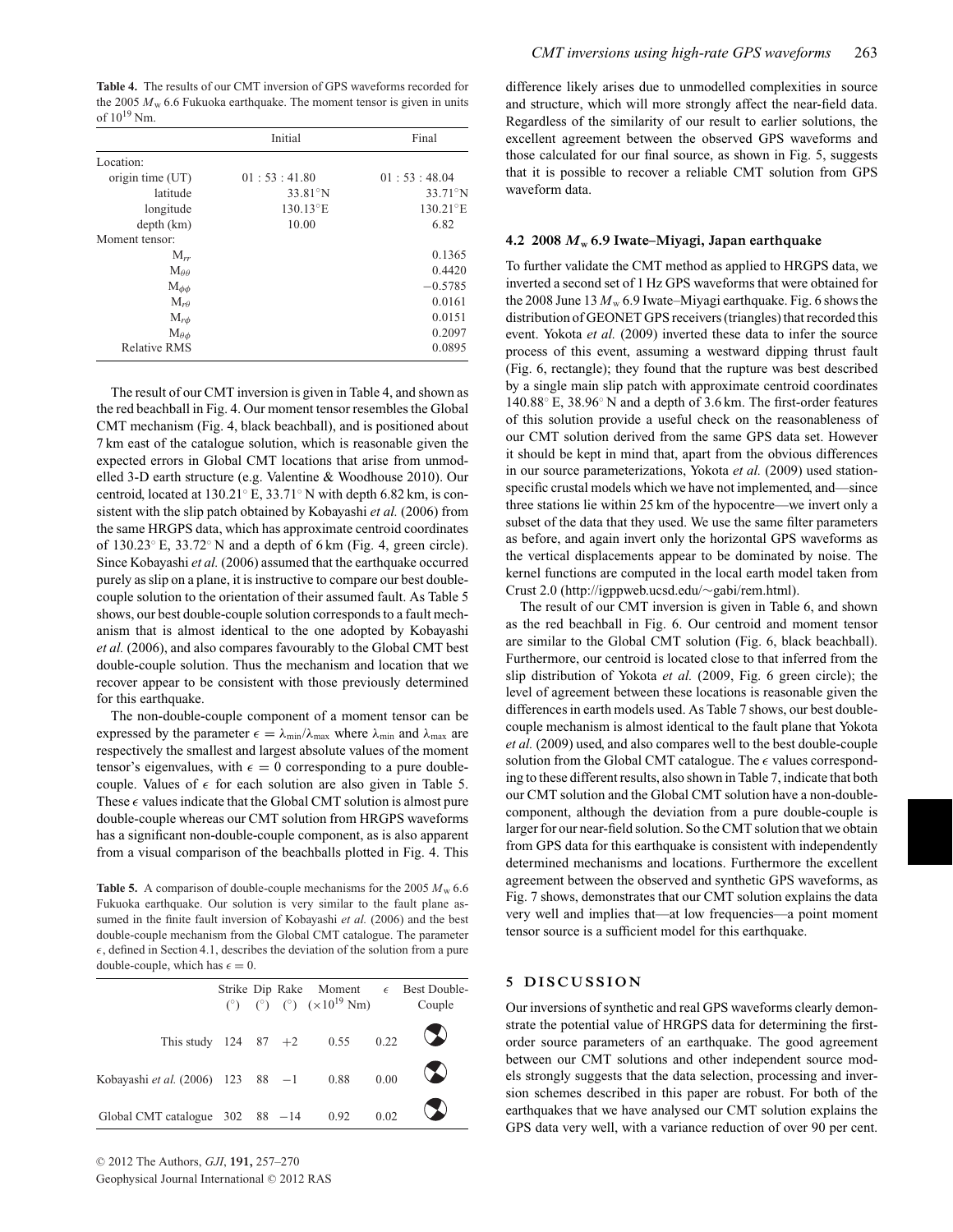

**Figure 5.** GPS waveforms (black traces) observed at the stations shown in Fig. 4 after the 2005  $M_w$  6.6 Fukuoka earthquake, and used in our CMT inversion. Synthetic seismograms (red traces) computed for our recovered CMT solution fit the data well in both phase and amplitude, with an overall variance reduction of 91 per cent. Time is relative to the PDE hypocentral time.

This level of agreement suggests that a point moment tensor source is a good model for these moderate magnitude earthquakes, even for near-field data.

Although we have only analysed two events, some features of these preliminary results are worthy of further discussion. For both earthquakes, we find that the origin time perturbation is positive, that is, the centroid time is later than the hypocentral time, which is expected for a rupture of finite duration and follows from the definition of the centroid as opposed to the hypocentre. The larger earthquake required a greater shift in origin time, which is consistent with the observation that, for simple ruptures, the time perturbation is analogous to the earthquake's half-duration (Dziewonski & Woodhouse 1983a).

Both of the HRGPS CMT solutions that we have determined have non-double-couple components that are larger than those in the corresponding Global CMT solutions. These could arise from source complexities such as curved or multiple faults, and unmodelled 3-D structural effects that impact the near-field data more heavily than the longer-period teleseismic waveforms used to construct Global CMT solutions.

We also find that both of our data inversions yield lower moment estimates than the Global CMT solutions. Some of this disagreement can be explained by the shallow centroid depths that we recover relative to the catalogue solutions, which are fixed to a depth of 12 km during the inversion. Since our focal depths agree with those obtained from finite fault slip inversions we believe that the shallow depths we recover are real and can be trusted. It is interesting that we can obtain stable moment tensors for earthquakes as shallow as 3 km using GPS waveforms, given the well known problem of determining the  $M_{r\theta}$  and  $M_{r\phi}$  components of shallow events from long-period teleseismic data. High-rate GPS waveforms from more earthquakes obviously must be analysed to assess the general validity of this observation.

The scope of our analysis has so far been limited to only two events principally because seismologists' access to GPS waveforms is on a somewhat *ad hoc* basis. Melgar *et al.* (2011) estimate that since 2002 Japan's GEONET has recorded 1 Hz GPS data for 29 earthquakes larger than magnitude 7.0. As noted by Larson (2009) it is desirable for further HRGPS waveform data sets to be made publicly available in seismological repositories. With better access to data, it is possible that the method outlined in this paper could be applied systematically to determine earthquake source parameters from GPS waveforms. Such an undertaking may be useful for improving the completeness of seismic catalogues in the immediate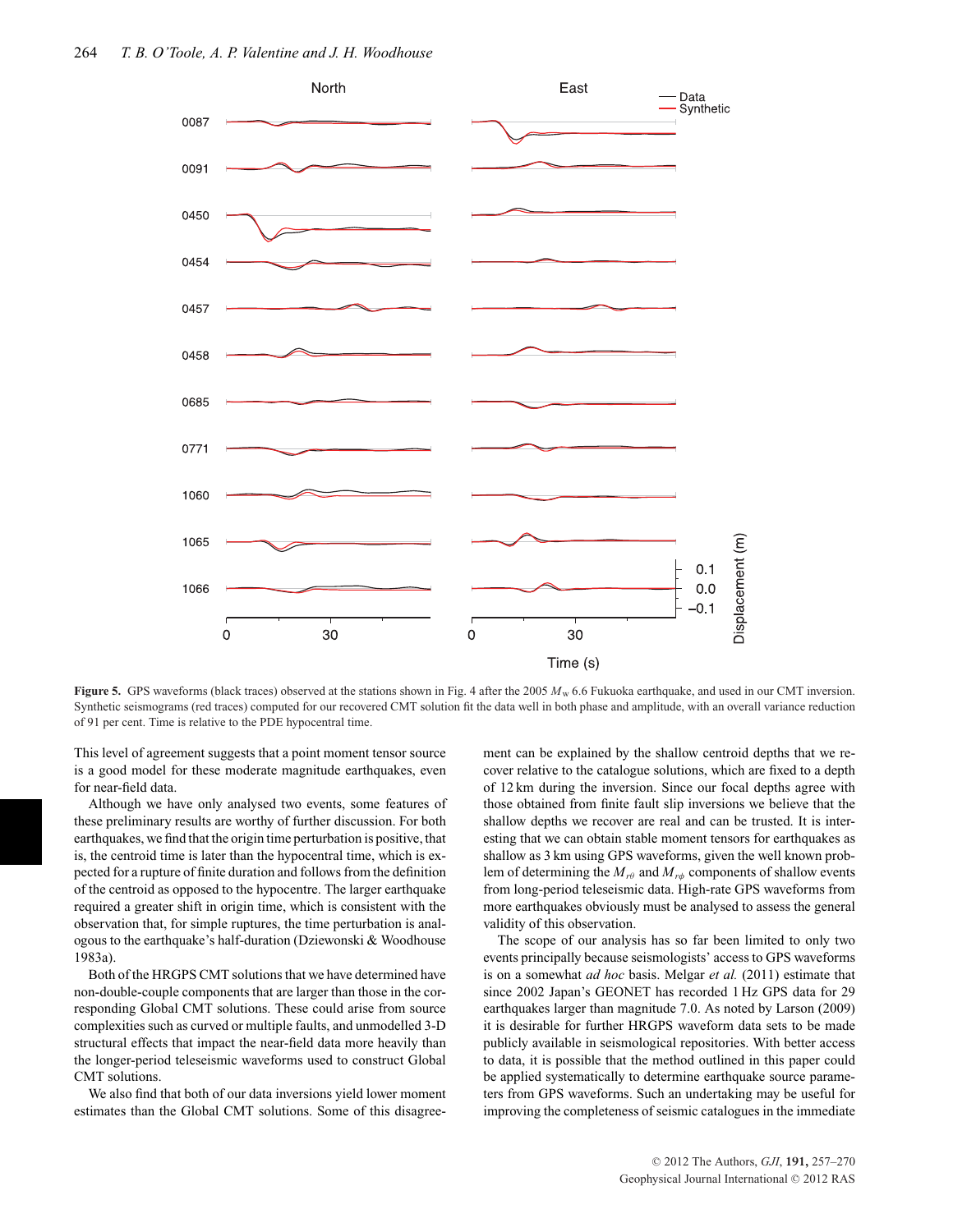

**Figure 6.** The distribution of GEONET GPS receivers (black triangles) used in our inversion of GPS waveforms from the 2008  $M<sub>w</sub>$  6.9 Iwate–Miyagi earthquake. Our CMT solution is shown by the red beachball. We did not invert data from stations 0928, 0193 and 0912 (red triangles) because of their proximity to the PDE catalogue hypocentre (red star) which we use as the starting location for our inversion. For comparison, the Global CMT solution (black beachball) is also shown. The rectangle denotes the westward dipping thrust fault assumed by Yokota *et al.* (2009); the top edge of their fault is indicated by the bold line. The centroid inferred from their inversion of three component data from all of the above stations is shown by the green circle. Our best double-couple mechanism compares favourably with the orientation of their fault plane (see Table 7).

**Table 6.** The results of our CMT inversion of GPS waveforms recorded for the 2008 *M*<sup>w</sup> 6.9 Iwate–Miyagi earthquake. The moment tensor is given in units of  $10^{19}$  Nm.

|                     | Starting          | Final           |
|---------------------|-------------------|-----------------|
| Location:           |                   |                 |
| origin time (UT)    | 23:43:45.40       | 23:43:52.37     |
| latitude            | $39.03^{\circ}$ N | $38.99^\circ$ N |
| longitude           | 140.88°E          | 140.84°E        |
| depth(km)           | 7.80              | 3.24            |
| Moment tensor:      |                   |                 |
| $M_{rr}$            |                   | 2.5372          |
| $M_{\theta\theta}$  |                   | $-0.6496$       |
| $M_{\phi\phi}$      |                   | $-1.8876$       |
| $M_{r\theta}$       |                   | 0.0270          |
| $M_{rd}$            |                   | 0.1362          |
| $M_{\theta\phi}$    |                   | $-0.6299$       |
| <b>Relative RMS</b> |                   | 0.0815          |

aftermath of great earthquakes, when teleseismic data may be unusable due to the interference of waves generated by closely spaced aftershocks. Since we use only a short window of data, and a small number of near-field stations, it may be possible to avoid any such interference by using HRGPS data. Dynamic displacements have been observed using modern GPS networks for earthquakes that are as small as  $M_w$  6.3; this magnitude represents a lower bound on the size of events which could be studied using the HRGPS waveform inversion algorithm we have developed.

**Table 7.** A comparison of double-couple mechanisms for the 2008  $M_w$  6.9 Iwate–Miyagi earthquake. Our solution is very similar to the fault plane assumed in the finite fault inversion of Yokota *et al.* (2009) and the best double-couple mechanism from the Global CMT catalogue. The parameter  $\epsilon$ , defined in Section 4.1, describes the deviation of the solution from a pure double-couple, which has  $\epsilon = 0$ .

|                                                   |  | $(°)$ $(°)$ $(°)$ $(\times 10^{19} \text{ Nm})$ |      | Strike Dip Rake Moment $\epsilon$ Best Double-<br>Couple |
|---------------------------------------------------|--|-------------------------------------------------|------|----------------------------------------------------------|
|                                                   |  | This study 203 43 +91 2.3 0.15                  |      |                                                          |
| Yokota et al. (2009) 203 37 +90 2.7               |  |                                                 | 0.00 |                                                          |
| Global CMT catalogue $201 \quad 48 +92 \quad 2.6$ |  |                                                 | 0.07 |                                                          |

To fully exploit the available GPS data resource, we need to validate our method for larger earthquakes. Thus far we have assumed that the source acts instantaneously, which is only reasonable if the data is long-period relative to the duration of the earthquake. For larger events, in addition to filtering the data at lower frequencies, we will need to implement a source time function of realistic duration. As the spatial dimensions of the source grow, our strategy to minimize finite fault effects—excluding data from stations that are less than 25 km away from the source—will also need to be refined. Neither of these implementation issues fundamentally prohibits CMT inversions of HRGPS waveforms from larger earthquakes, and existing scaling laws (e.g. Kanamori & Anderson 1975) suggest that simple rules can be applied to accommodate the finite spatial and temporal extent of the earthquake source.

There is growing interest in using GPS data to rapidly characterize seismic sources for the purpose of earthquake early warning (e.g. Crowell *et al.* 2009). The inversion method described in this paper could be used to determine the location, mechanism and moment of earthquakes from HRGPS waveforms in real time. So far, rapid source inversions of GPS data streams have exploited only the static displacement field (Allen & Ziv 2011; Melgar *et al.* 2011); additional information about the source could be gained by including frequencies other than 0 Hz in the inversion. Furthermore, the CMT algorithm is amenable to real-time implementation since the data can be windowed automatically and the only *a priori* information needed is a starting source location, such as the hypocentre determined from *P*-wave arrival times, and an earth model, which—in the absence of a more appropriate local alternative—can be found from Crust 2.0. The rate determining step in the inversion is the time taken to compute the derivative kernels. Using 18 processors, typical inversion times for data sets of the size presented in this report are of the order 5 min; this time can doubtless be significantly decreased using large, state of the art cluster supercomputers.

## **6 CONCLUSION**

In this paper, we have developed a method for retrieving the best point source parameters of an earthquake from displacement seismograms measured using GPS receivers. While we have focused on the application of GPS time-series to studies of the seismic source at low frequencies, the generality of this method should enable us to use additional long-period near-field data—perhaps provided by accelerometers—in future CMT inversions. Our approach is based on the waveform inversion algorithm described by Dziewonski *et al.* (1981), which has been widely applied to long-period teleseismic data.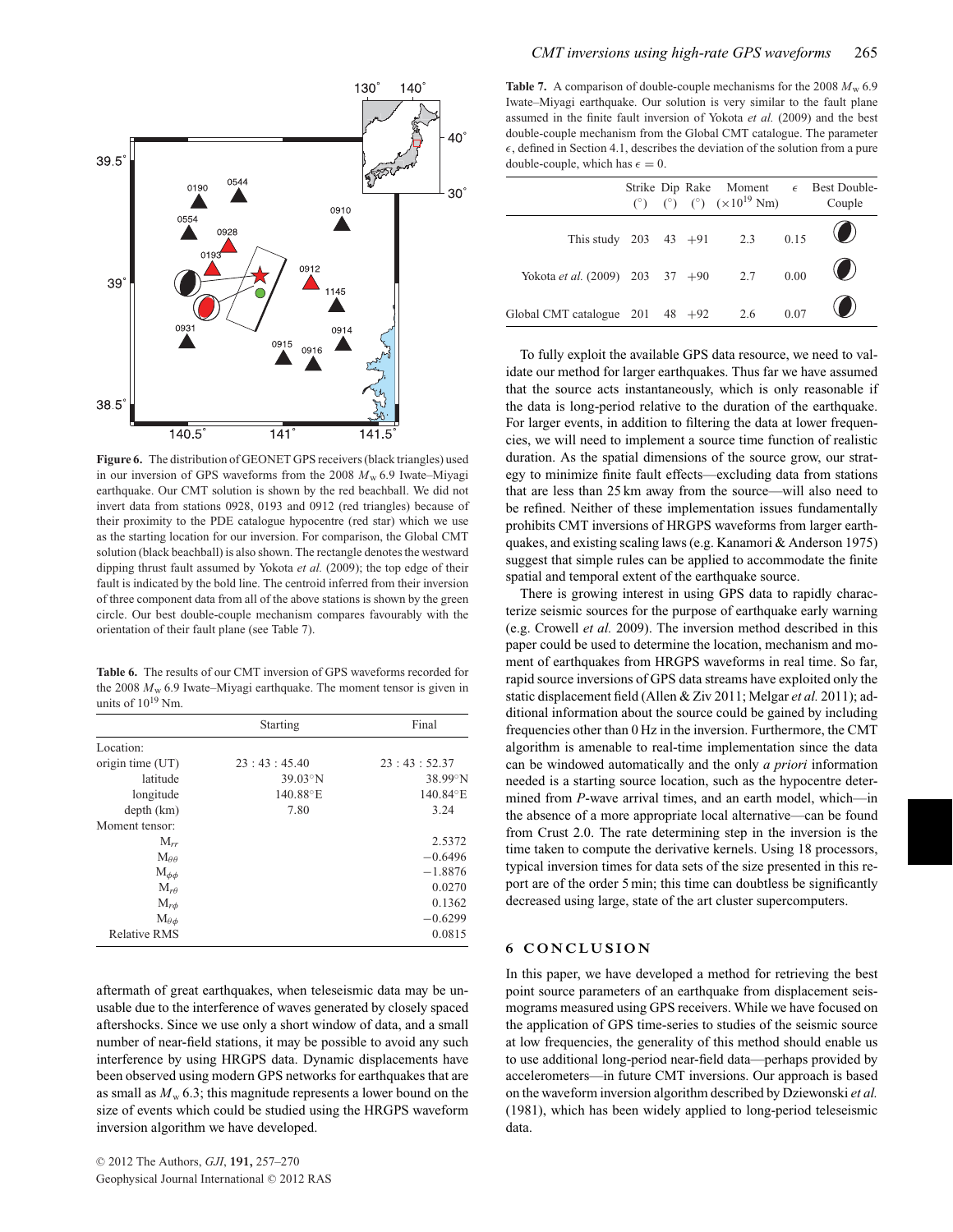

**Figure 7.** GPS waveforms (black traces) observed at the stations shown in Fig. 6 after the  $M_w$  6.9 Iwate–Miyagi earthquake, and used in our CMT inversion. Synthetic seismograms (red traces) computed for our recovered CMT solution fit the data well in both phase and amplitude, with an overall variance reduction of 91 per cent. Time is relative to the PDE hypocentral time.

Using this method, we have inverted 1 Hz GPS data sets pertaining to two recent earthquakes in Japan. The CMT solutions that we recover are consistent with finite source models determined from the same GPS data sets, and also with the Global CMT catalogue solutions obtained from long-period teleseismic waveform data. This agreement suggests that we can recover reliable source parameters from GPS data. Our CMT solutions explain the GPS data very well, implying that a point moment tensor source is a good model for these earthquakes even in the seismic near-field. There is much scope for further development of the method presented in this study, particularly in the context of earthquakes larger than magnitude 7.0. By providing a framework for the inversion of HRGPS waveforms that mirrors the one used for CMT inversions of teleseismic data, the present work should allow direct comparison and amalgamation of information from diverse data sets, yielding an improved understanding of earthquake source models and their uncertainties.

#### **ACKNOWLEDGMENTS**

We are grateful to Reiji Kobayashi and Yusuke Yokota for supplying the 1 Hz GPS data sets used in this report. We also thank two anonymous reviewers for their comments which helped improve the original manuscript. In addition, TBO'T thanks David Al-Attar for many

helpful discussions. TBO'T is supported by the UK Natural Environment Research Council under the grant NE/H527791/1; APV is supported by QUEST, an Initial Training Network funded under the 'Marie Curie Actions' of the European Commission (grant 238007). Computational facilities are supported under grant NE/B505997/1.

#### **REFERENCES**

- Al-Attar, D. & Woodhouse, J.H., 2008. Calculation of seismic displacement fields in self-gravitating earth models—applications of minors vectors and symplectic structure, *Geophys. J. Int.,* **175,** 1176–1208, doi:10.1111/j.1365-246X.2008.03961.x.
- Allen, R.M. & Ziv, A., 2011. Application of real-time GPS to earthquake early warning, *Geophys. Res. Lett.,* **38,** L16310, doi:10.1029/2011GL047947.
- Ammon, C.J., Lay, T., Kanamori, H. & Cleveland, M., 2011. A rupture model of the great 2011 Tohoku earthquake, *Earth, Planets and Space,* **20,** 1–4.
- Avallone, A. *et al.*, 2011. Very high rate (10 Hz) GPS seismology for moderate-magnitude earthquakes: the case of the Mw 6.3 L'Aquila (central Italy) event, *J. geophys. Res.,* **116,** B02305, doi:10.1029/2010JB007834.
- Bock, Y., Prawirodirdjo, L. & Melbourne, T.I., 2004. Detection of arbitrarily large dynamic ground motions with a dense high-rate GPS network, *Geophys. Res. Lett.,* **31,** L06604, doi:10.1029/2003GL019150.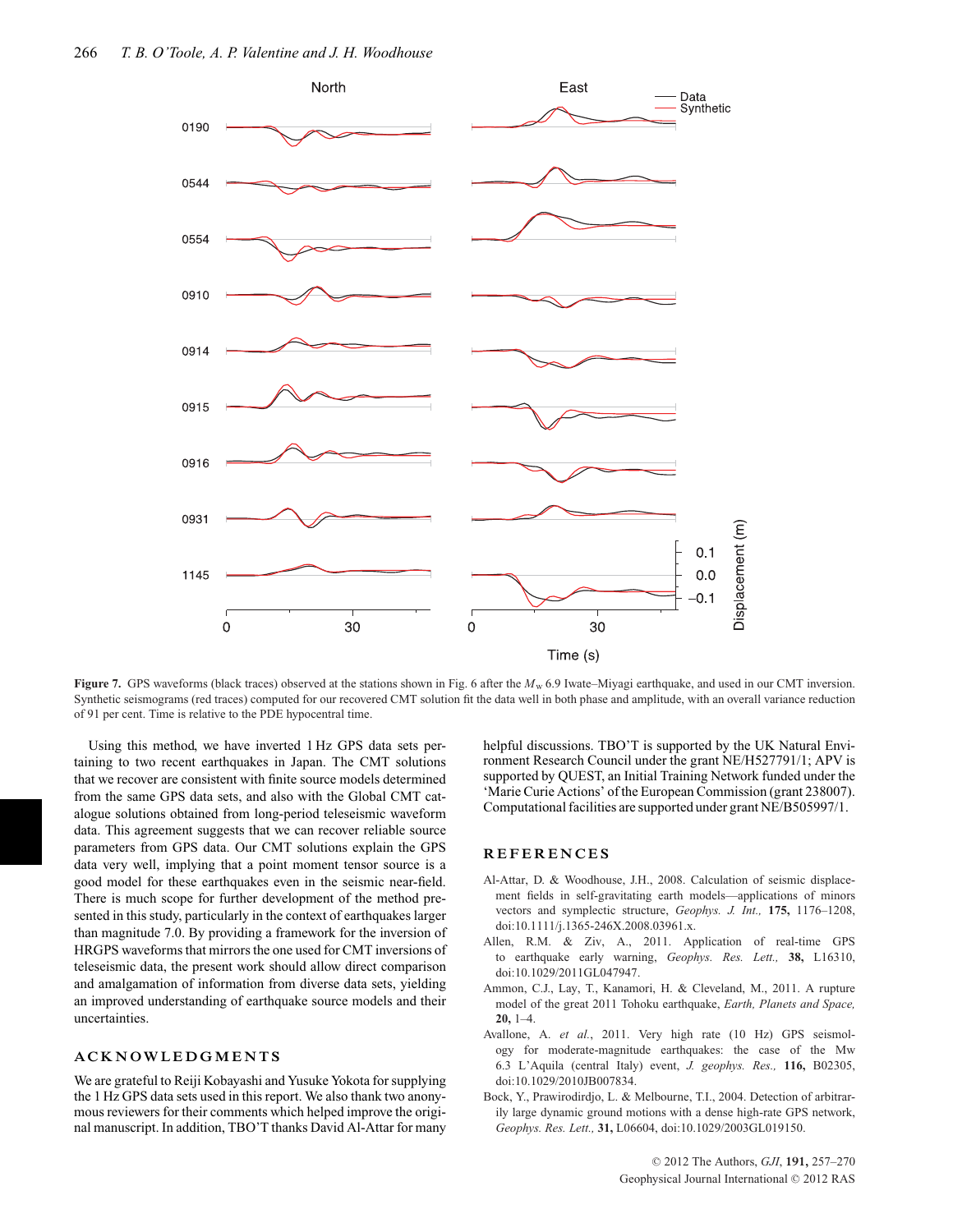- Bock, Y., Melgar, D. & Crowell, B.W., 2011. Real-time strong-motion broadband displacements from collocated GPS and accelerometers, *Bull. seism. Soc. Am.,* **101**(6), 2904–2925, doi:10.1785/012011007.
- Crowell, B.W., Bock, Y. & B., S.M., 2009. Demonstration of earthquake early warning using total displacement waveforms from real-time GPS networks, *Seism. Res. Lett.,* **80**(5), 772–782.
- Davis, J.P. & Smalley, R., 2009. Love wave dispersion in central North America determined using absolute displacement seismograms from high-rate GPS, *J. geophys. Res.,* **114,** B11303, doi:10.1029/2009JB006288.
- Delouis, B., Nocquet, J.-M. & Vallée, M., 2010. Slip distribution of the February 27, 2010 Mw =  $8.8$  Maule Earthquake, central Chile, from static and high-rate GPS, InSAR, and broadband teleseismic data, *Geophys. Res. Lett.,* **37,** L17305, doi:10.1029/2010GL043899.
- Dziewonski, A.M. & Woodhouse, J.H., 1983a. An experiment in systematic study of global seismicity: centroid-moment tensor solutions for 201 moderate and large earthquakes of 1981, *J. geophys. Res.,* **88**(B4), 3247– 3271.
- Dziewonski, A.M. & Woodhouse, J.H., 1983b. Studies of the seismic source using normal–mode theory, in *Earthquakes: Observation, Theory and Interpretation,* Proceedings of the International School of Physics "Enrico Fermi", Course LXXXV, Amsterdam, pp. 45–137.
- Dziewonski, A.M., Friedman, A., Giardini, D. & Woodhouse, J.H., 1983. Global seismicity of 1982: centroid-moment tensor solutions for 308 earthquakes, *Phys. Earth planet. Inter.,* **33,** 76–90.
- Dziewonski, A.M., Chou, T.-A. & Woodhouse, J.H., 1981. Determination of earthquake source parameters from waveform data for studies of global and regional seismicity, *J. geophys. Res.,* **86**(B4), 2825–2852.
- Gilbert, F. & Backus, G.E., 1966. Propagator matrices in elastic wave and vibration problems, *Geophysics,* **31**(2), 326–332.
- Gilbert, F. & Dziewonski, A.M., 1975. An application of normal mode theory to the retrieval of structural parameters and source mechanisms from seismic spectra, *Phil. Trans. R. Soc.,* **278**(1280), 187–269.
- Hammond, W.C., Brooks, B.A., Bürgmann, R., Heaton, T., Jackson, M., Lowry, A.R. & Anandakrishnan, S., 2010. *The Scientific Value of High-Rate, Low-Latency GPS Data,* White Paper, Earthscope Plate Boundary Observatory Advisory Committee, UNAVCO, Boulder, CO.
- Ji, C., Larson, K.M., Tan, Y., Hudnut, K.W. & Choi, K., 2004. Slip history of the 2003 San Simeon earthquake constrained by combining 1-Hz GPS, strong motion, and teleseismic data, *Geophys. Res. Lett.,* **31,** L17608, doi:10.1029/2004GL020448.
- Kanamori, H. & Anderson, D., 1975. Theoretical basis of some empirical relations in seismology, *Bull. seism. Soc. Am.,* **65**(5), 1073–1095.
- Kobayashi, R., Miyazaki, S. & Koketsu, K., 2006. Source processes of the 2005 West Off Fukuoka Prefecture earthquake and its largest aftershock inferred from strong motion and 1-Hz GPS data, *Earth, Planets and Space,* **58,** 57–62.
- Kouba, J., 2003. Measuring seismic waves induced by large earthquakes with GPS, *Studia Geophysica et Geodaetica,* **47,** 741–755.
- Larson, K.M., 2009. GPS seismology, *J. Geod.,* **83,** 227–233.
- Larson, K.M., Bodin, P. & Gomberg, J., 2003. Using 1-Hz GPS data to

measure deformations caused by the Denali fault earthquake., *Science,* **300,** 1421–1424, doi:10.1126/science.1083780.

- Lay, T., 2011. Great earthquake ruptures in the age of seismo-geodesy, *Am. geophys. Un. Fall Meet.,* Abstract S23C-01.
- Melgar, D., Bock, Y. & Crowell, B.W., 2011. Real-time centroid moment tensor determination for large earthquakes from local and regional displacement records, *Geophys. J. Int.,* **188,** 703–718, doi:10.1111/j.1365- 246X.2011.05297.x.
- Menke, W., 1989. *Geophysical Data Analysis: Discrete Inverse Theory,* Academic Press, New York, NY.
- Miyazaki, S. *et al.*, 2004. Modeling the rupture process of the 2003 September 25 Tokachi-Oki (Hokkaido) earthquake using 1-Hz GPS data, *Geophys. Res. Lett.,* **31,** L21603, doi:10.1029/2004GL021457.
- Nikolaidis, R.M., Bock, Y., de Jonge, P.J., Shearer, P., Agnew, D.C. & Van Domselaar, M., 2001. Seismic wave observations with the Global Positioning System, *J. geophys. Res.,* **106**(B10), doi:10.1029/2001JB000329.
- O'Toole, T.B. & Woodhouse, J.H., 2011. Numerically stable computation of complete synthetic seismograms including the static displacement in plane layered media, *Geophys. J. Int.,* **187,** 1516–1536, doi:10.1111/j.1365-246X.2011.05210.x.
- Pondrelli, S., Morelli, A., Ekström, G., Mazza, S., Boschi, E. & Dziewonski, A.M., 2002. European–Mediterranean regional centroid-moment tensors: 1997–2000, *Phys. Earth planet. Inter.,* **130,** 71–101.
- Riley, K., Hobson, M.P. & Bence, S.J., 2007. *Mathematical Methods for Physics and Engineering,* 3rd edn, Cambridge University Press, Cambridge.
- Shi, C., Lou, Y., Zhang, H., Zhao, Q., Geng, J., Wang, R., Fang, R. & Liu, J., 2010. Seismic deformation of the Mw 8.0 Wenchuan earthquake from high-rate GPS observations, *Adv. Space Res.,* **46,** 228–235, doi:10.1026/j.asr.2010.03.006.
- Valentine, A.P. & Woodhouse, J.H., 2010. Reducing errors in seismic tomography: combined inversion for sources and structure, *Geophys. J. Int.,* **180,** 847–857, doi:10.1111/j.1365-246X.2009.04452.x.
- Vigny, C. *et al.*, 2011. The 2010 Mw 8.8 Maule megathrust earthquake of Central Chile, monitored by GPS, *Science,* **332**(6036), 1417–1421, doi:10.1129/science.1204132.
- Woodhouse, J.H., 1980. Efficient and stable methods for performing seismic calculations in stratified media, in *Physics of the Earth's Interior,* Proceedings of the International School of Physics "Enrico Fermi", Course LXXVIII, North Holland, Amsterdam, pp. 127–151.
- Yang, H.-Y., Zhao, L. & Hung, S.-H., 2010. Synthetic seismograms by normal-mode summation: a new derivation and numerical examples, *Geophys. J. Int.,* **183,** 1613–1632, doi:10.1111/j.1365-246X.2010.04820.x.
- Yokota, Y., Koketsu, K., Hikima, K. & Miyazaki, S., 2009. Ability of 1-Hz GPS data to infer the source process of a medium-sized earthquake: the case of the 2008 Iwate-Miyagi Nairiku, Japan, earthquake, *Geophys. Res. Lett.,* **36,** L12301, doi:10.1029/2009GL037799.
- Yue, H. & Lay, T., 2011. Inversion of high-rate (1 sps) GPS data for rupture process of the 11 March 2011 Tohoku earthquake (Mw 9.1), *Geophys. Res. Lett.,* **38,** L00G09, doi:10.1029/2011GL048700.

#### **APPENDIX: DIRECT CALCULATION OF ACCURATE LOCATION KERNELS**

Here, we derive expressions for the location kernels which we use in our CMT inversions of GPS waveforms. We have verified our implementation of the theory presented here through comparisons to derivative kernels calculated using the method of finite differences. Following O'Toole & Woodhouse (2011), we begin by defining a right-handed Cartesian coordinate system (*x*, *y*, *z*) related to cylindrical polar coordinates  $(r, \phi, z)$  by

| $x = x_1 = r \cos \phi$ , | (A1) |
|---------------------------|------|
| $y = x_2 = r \sin \phi$ , | (A2) |
| $z=x_3$ ,                 | (A3) |

where the positive *z*-axis is directed upwards.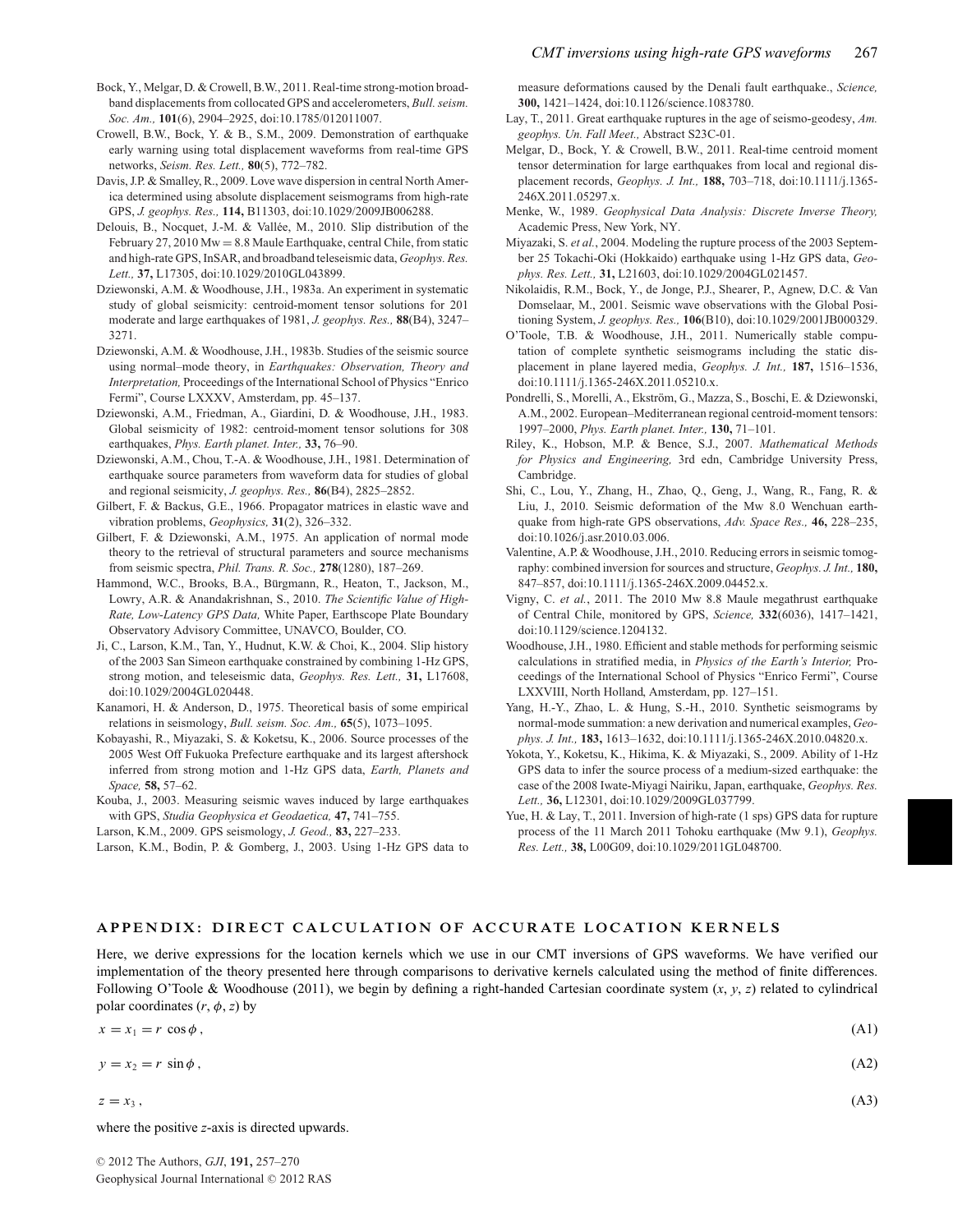# **A1 Centroid time kernel**

The centroid time kernel is the negative of the time derivative of the synthetic seismogram and is straightforward to calculate in the frequency domain via multiplication of the synthetic spectra by  $-i\omega$ .

# **A2 Epicentral location kernels**

Consider a seismic source located at  $\mathbf{x}_s = (x_s, y_s, z_s)$ . We seek the derivative of the displacement field,  $\mathbf{u}(r, \phi, t)$ , with respect to the epicentral location. Using the chain rule, we can write

$$
\frac{\partial \mathbf{u}}{\partial x_s} = \frac{\partial \mathbf{u}}{\partial r} \frac{\partial r}{\partial x_s} + \frac{\partial \mathbf{u}}{\partial \phi} \frac{\partial \phi}{\partial x_s} \tag{A4}
$$

$$
\frac{\partial \mathbf{u}}{\partial y_s} = \frac{\partial \mathbf{u}}{\partial r} \frac{\partial r}{\partial y_s} + \frac{\partial \mathbf{u}}{\partial \phi} \frac{\partial \phi}{\partial y_s} \tag{A5}
$$

with

$$
\frac{\partial r}{\partial x_s} = -\cos\phi \,, \,\frac{\partial\phi}{\partial x_s} = \frac{\sin\phi}{r} \,,\tag{A6}
$$

$$
\frac{\partial r}{\partial y_s} = -\sin\phi \,, \, \frac{\partial\phi}{\partial y_s} = \frac{-\cos\phi}{r} \,. \tag{A7}
$$

From eqs (27)–(29) of O'Toole & Woodhouse (2011), we can write the displacement field as an integral over angular frequency  $\omega$  and horizontal wavenumber *k*

$$
u_r(r,\phi,t) = \int d\omega \, \frac{e^{i\omega t}}{2\pi i \omega} \sum_{m=-2}^2 e^{im\phi} \, K_r^m(r,\omega) \tag{A8}
$$

$$
u_{\phi}(r,\phi,t) = \int \mathrm{d}\omega \, \frac{e^{i\omega t}}{2\pi i \omega} \sum_{m=-2}^{2} e^{im\phi} \, K_{\phi}^{m}(r,\omega) \tag{A9}
$$

$$
u_z(r,\phi,t) = \int d\omega \frac{e^{i\omega t}}{2\pi i \omega} \sum_{m=-2}^2 e^{im\phi} K_z^m(r,\omega)
$$
 (A10)

with

$$
K_r^m(r,\omega) = \frac{1}{2\pi} \int_0^\infty \left[ k V_m J'_m(kr) + imr^{-1} W_m J_m(kr) \right] dk \tag{A11}
$$

$$
K_{\phi}^{m}(r,\omega) = \frac{1}{2\pi} \int_{0}^{\infty} [imr^{-1} V_{m} J_{m}(kr) - kW_{m} J'_{m}(kr)] \, dk \tag{A12}
$$

$$
K_z^m(r,\omega) = \frac{1}{2\pi} \int_0^\infty k U_m J_m(kr) \, \mathrm{d}k,\tag{A13}
$$

where  $J_m(kr)$  is a Bessel function and a prime denotes differentiation with respect to its argument.  $U_m$ ,  $V_m$  and  $W_m$  are the displacement elements of the stress-displacement vectors. Differentiating expressions (A8)–(A10) with respect to  $\phi$  we obtain

$$
\frac{\partial u_i}{\partial \phi} = \int d\omega \, \frac{e^{i\omega t}}{2\pi i \omega} \sum_m \text{im} e^{i m\phi} \, K_i^m(r, \omega) \quad . \tag{A14}
$$

The derivatives of (A8)–(A10) with respect to the radial coordinate are of the form

$$
\frac{\partial u_i}{\partial r} = \int d\omega \frac{e^{i\omega t}}{2\pi i \omega} \sum_{m=-2}^{2} e^{im\phi} \frac{\partial K_i^m}{\partial r} \quad . \tag{A15}
$$

From  $(A11)$ – $(A13)$  we write

$$
\frac{\partial K_r^m}{\partial r} = \frac{1}{2\pi} \int_0^\infty \left[ k V_m \frac{\partial}{\partial r} J'_m(kr) - \frac{im}{r^2} W_m J_m(kr) + \frac{im}{r} W_m k J'_m(kr) \right] dk \tag{A16}
$$

$$
\frac{\partial K_{\phi}^{m}}{\partial r} = \frac{1}{2\pi} \int_{0}^{\infty} \left[ -\frac{im}{r^{2}} V_{m} J_{m}(kr) + \frac{im}{r} V_{m} k J'_{m}(kr) - k W_{m} \frac{\partial}{\partial r} J'_{m}(kr) \right] dk \tag{A17}
$$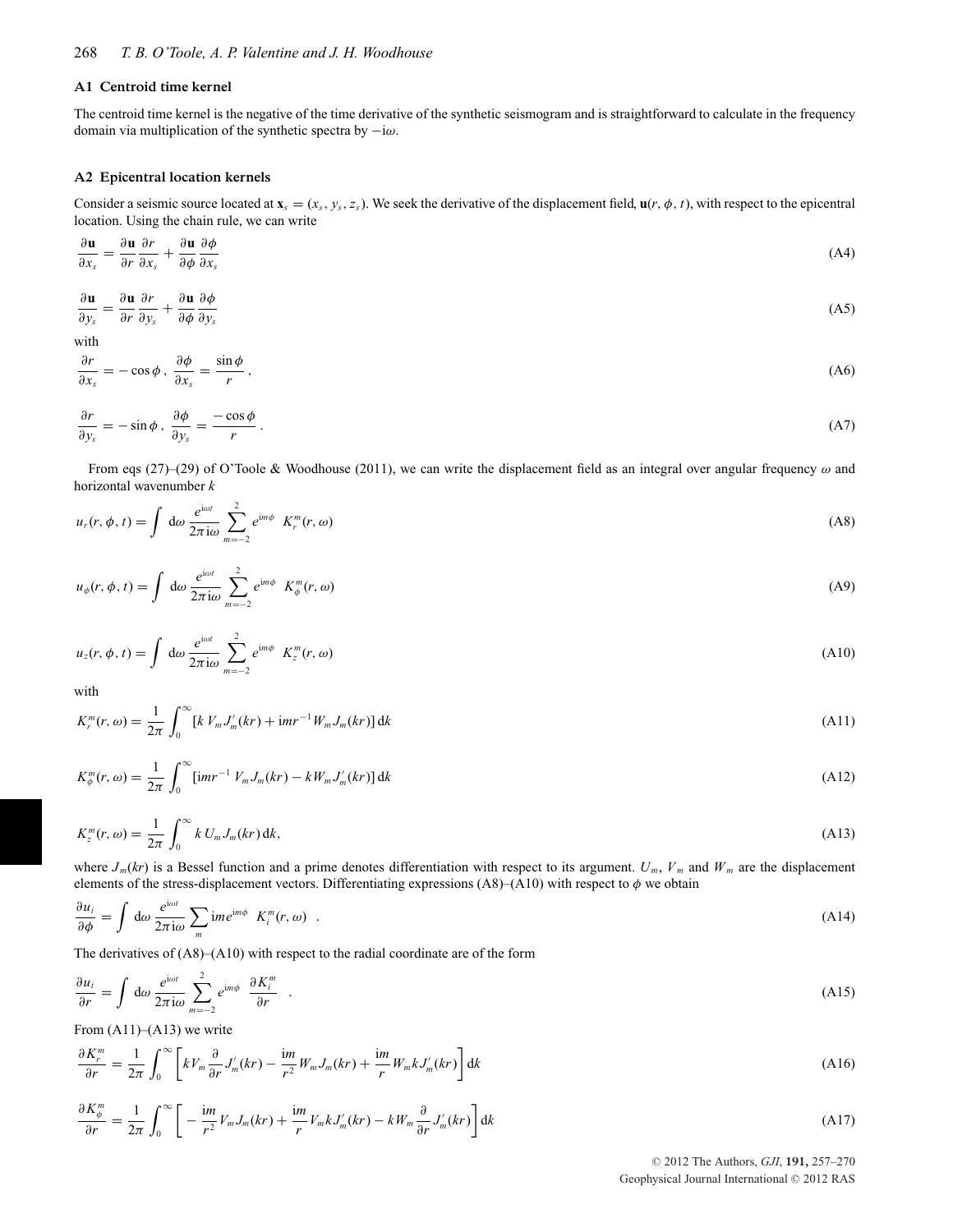$$
\frac{\partial K_z^m}{\partial r} = \frac{1}{2\pi} \int_0^\infty k^2 U_m J'_m(kr) \, \mathrm{d}k \,. \tag{A18}
$$

To improve computational efficiency, we seek an expression for the second derivative of the Bessel function

$$
\frac{\partial}{\partial r}J'_m(kr) = kJ''_m(kr) \tag{A19}
$$

in terms of its lower derivatives, which we have already calculated. Rearranging Bessel's equation we obtain

$$
\frac{\partial}{\partial r}J'_{m}(kr) = \frac{1}{kr^{2}} \left[ -kr J'_{m}(kr) - (k^{2}r^{2} - m^{2})J_{m}(kr) \right]
$$
\n(A20)

which we use in  $(A16)$ – $(A18)$  to calculate the radial derivatives of the displacement.

#### **A3 Source depth kernel**

The algorithm of O'Toole & Woodhouse (2011) allows us to solve systems of inhomogeneous ordinary differential equations of the form

$$
\frac{\partial \mathbf{b}}{\partial z} = \mathbf{A}\mathbf{b} + \mathbf{f},\tag{A21}
$$

where the stress-displacement vector **b**, the system matrix **A** and the source representation **f** are functions only of the vertical coordinate, *z*. Assuming that the source does not lie on a structural discontinuity, we can differentiate  $(A21)$  with respect to the source depth  $z<sub>s</sub>$  to obtain

$$
\frac{\partial}{\partial z}\frac{\partial \mathbf{b}}{\partial z_s} = \mathbf{A}\frac{\partial \mathbf{b}}{\partial z_s} + \frac{\partial \mathbf{f}}{\partial z_s}.
$$
(A22)

Since this expression is of the same form as (A21), we can use the same method of solution to obtain the source depth kernel by replacing the force term with its derivative with respect to source depth. The action of the source is implemented as a discontinuity in the solution at the source depth. After Al-Attar & Woodhouse (2008), who presented a similar result for the equivalent problem in a spherical geometry, we convert the force term into a slip condition at the source depth as follows.

A trial solution of (A21) is

$$
\mathbf{b}(z) = \mathbf{P}(z, z_2)\mathbf{v}(z),\tag{A23}
$$

where  $\mathbf{v}(z)$  is to be determined;  $\mathbf{P}(z, z_2)$  is the propagator matrix (Gilbert & Backus 1966) satisfying

$$
\frac{\partial}{\partial z} \mathbf{P}(z, z_2) = \mathbf{A}(z) \mathbf{P}(z, z_2), \ \mathbf{P}(z_2, z_2) = 1 \tag{A24}
$$

and **1** is the identity matrix. Differentiating (A23) with respect to *z*, we obtain

$$
\frac{\partial}{\partial z} \mathbf{v}(z) = \mathbf{P}^{-1}(z, z_2) \mathbf{f}(z).
$$
 (A25)

Integrating this expression upwards from some arbitrary depth  $z_2$  below the source (i.e.  $z_2 < z_s$ ) we find a particular integral of (A21) is

$$
\mathbf{v}(z) = \int_{z_2}^{z} \mathbf{P}^{-1}(z', z_2) \mathbf{f}(z') \, dz' + \mathbf{v}(z_2) \tag{A26}
$$

and recalling the definition (A23) we can express the stress-displacement vector as

$$
\mathbf{b}(z) = \int_{z_2}^{z} \mathbf{P}(z, z') \mathbf{f}(z') \, dz' + \mathbf{P}(z, z_2) \mathbf{v}(z_2), \tag{A27}
$$

where we have also used the property of the propagator matrix  $P(z_1, z_2) = P^{-1}(z_2, z_1)$ . Since the solution to the homogeneous equation is a continuous function of depth, the discontinuity at the source depth comes from the consideration of this particular integral alone. The force term is given by

$$
\mathbf{f} = \mathbf{a}\delta(z - z_s) + \mathbf{c}\delta'(z - z_s),\tag{A28}
$$

where  $\delta(z - z_s)$  is the Dirac delta function and the prime denotes its derivative. Using this expression in (A27), the solution above the source is

$$
\mathbf{b}(z) = \mathbf{P}(z, z_s) \mathbf{a}(z_s) - \int_{z_2}^{z} \frac{\partial}{\partial z'} \mathbf{P}(z, z') \mathbf{c}(z') \delta(z' - z_s) dz' + \mathbf{P}(z, z_2) \mathbf{v}(z_2), \tag{A29}
$$

where we have used the result (Riley *et al.* 2007)

$$
\int_{I} f(z) \delta^{(n)}(z) dz = (-1)^n \int_{I} f^{(n)}(z) \delta(z) dz
$$
\n(A30)

© 2012 The Authors, *GJI*, **191**, 257–270 Geophysical Journal International © 2012 RAS